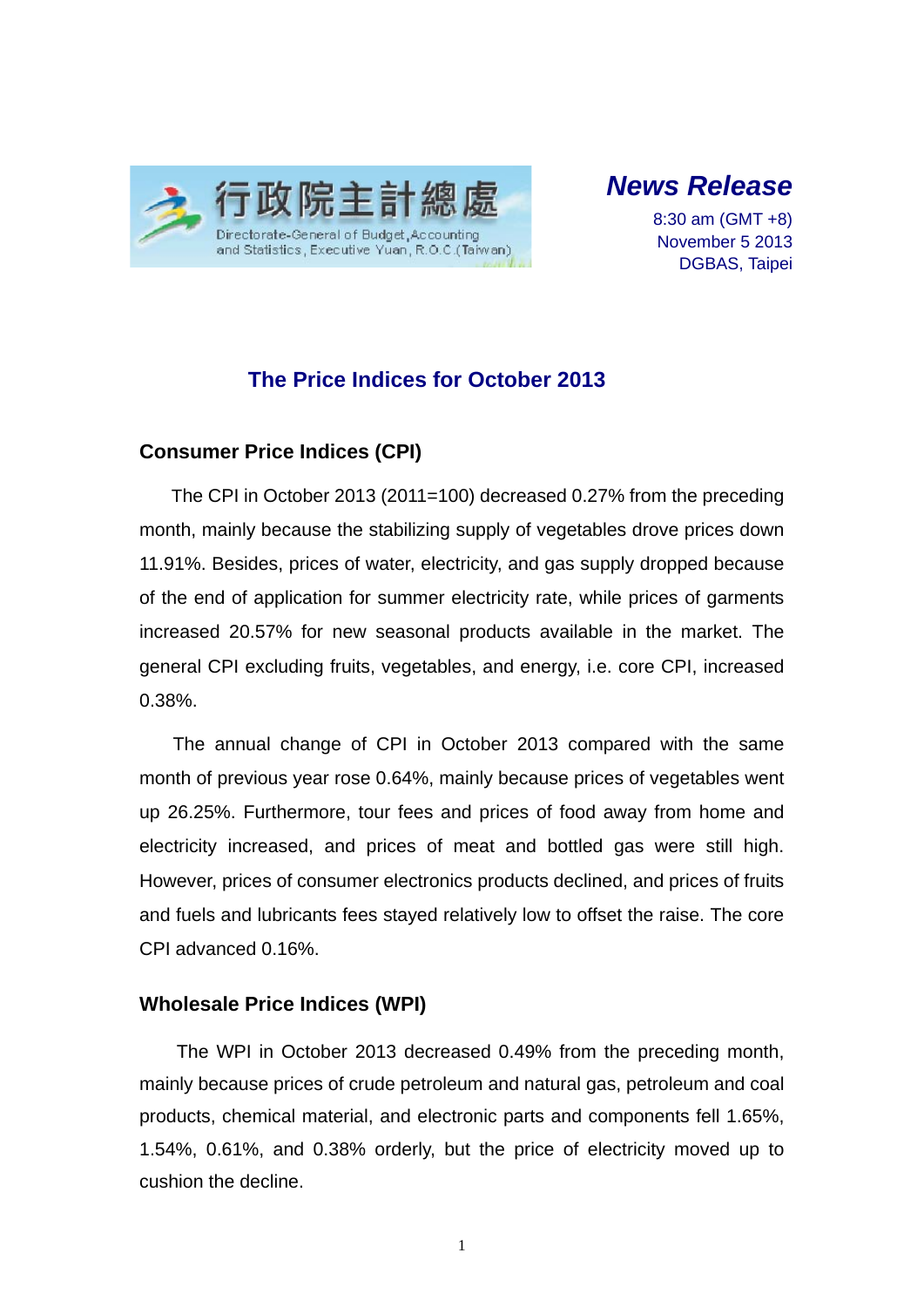The annual change of WPI in October 2013 compared with the same month of 2012 decreased 1.57%, mainly because prices of machinery and equipment, basic metals, petroleum and coal products went down 4.89%, 4.87%, and 4.21% respectively, while prices of water supply, electricity and gas advanced 8.04%. The WPI for domestic sales excluding imports increased 0.23%, import price index moved down 3.61% and export price index fell 1.21%.



#### **Statistical Tables**

Table1 The Changes of Consumer Price Indices Table2 The Changes of Wholesale Price Indices Table3 The Changes of Import Price Indices Table4 The Changes of Export Price Indices

#### **For Further Information:**

*Statistics Database:* http://eng.stat.gov.tw/ *DGBAS* news releases on the Internet: http://eng.dgbas.gov.tw/ *Tel:* +886-2-23803449; *Fax:* +886-2-23803465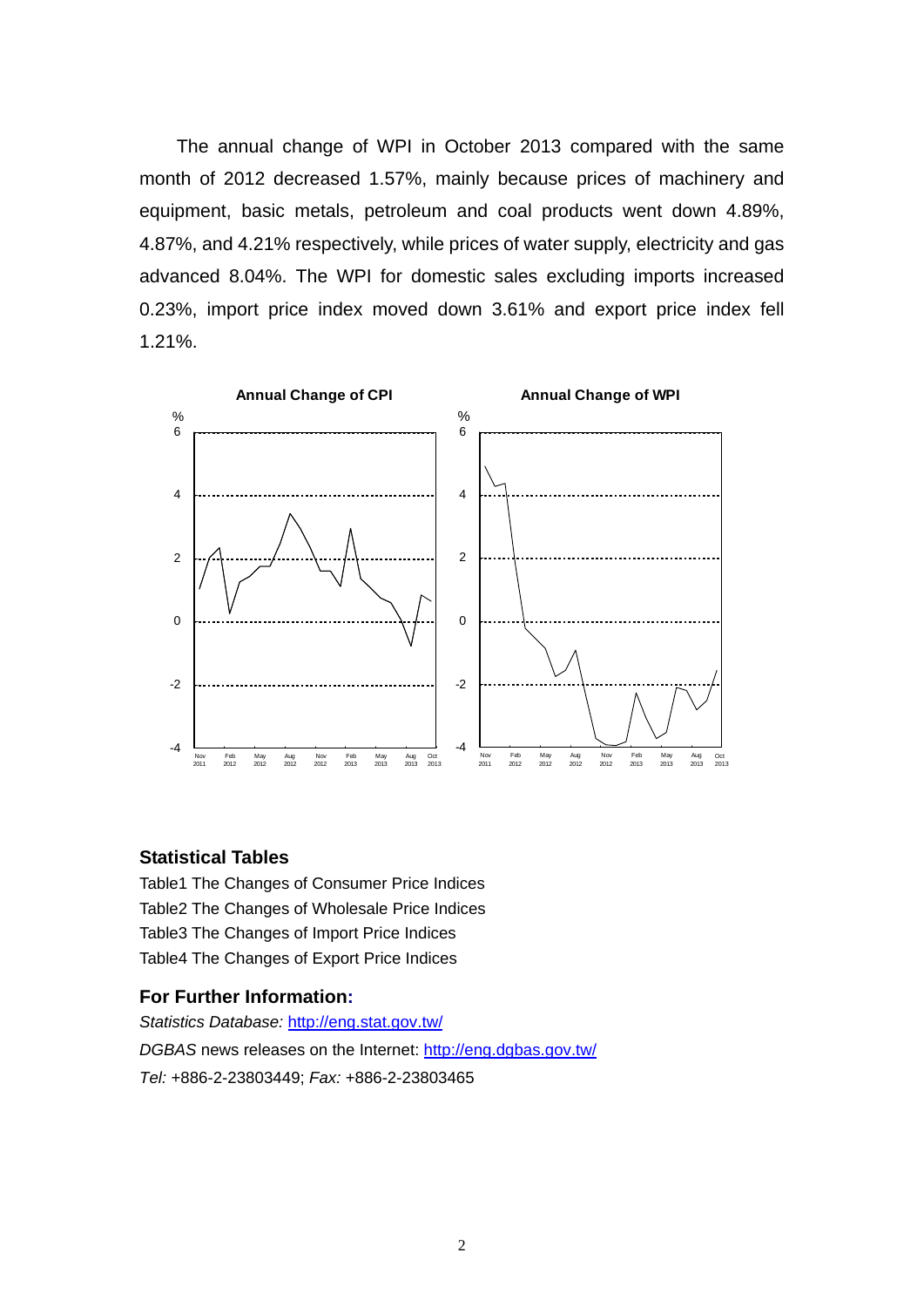| Table 1 The Changes of Consumer Price Indices |  |
|-----------------------------------------------|--|
| Oct. 2013                                     |  |

|                                                                  |                 |                  |                    |                 | The First Ten    |
|------------------------------------------------------------------|-----------------|------------------|--------------------|-----------------|------------------|
|                                                                  | Weight          |                  | Compared           | Compared        | Months of 2013   |
|                                                                  |                 | Index of         | with               | with the        | Compared with    |
| Groups                                                           |                 | Oct. 2013        | Previous           | Same Month      | the Same Period  |
|                                                                  | $(\%0)$         | $(2011=100)$     | Month              | of Previous     |                  |
|                                                                  |                 |                  | (% )               | Year $(\%)$     | of Previous Year |
|                                                                  |                 |                  |                    |                 | (% )             |
| General Index<br>The Basic Group                                 | 1,000.00        | 103.78           | $-0.27$            | 0.64            | 0.84             |
|                                                                  |                 |                  |                    |                 |                  |
| 1. Food                                                          | 251.94<br>19.96 | 109.17<br>102.80 | $-0.91$<br>0.43    | 2.92<br>4.91    | 1.12<br>4.16     |
| Meat<br>Eggs                                                     | 1.94            | 96.51            | $-3.75$            | $-10.09$        | $-3.72$          |
|                                                                  | 15.57           | 107.51           | $-0.77$            | 4.35            | 2.00             |
| Fish & Seafood<br>Vegetables                                     | 19.69           | 160.72           | $-11.91$           | 26.25           | 1.97             |
| Fruits                                                           | 22.58           | 112.88           | 6.70               | $-5.09$         | $-3.83$          |
| 2. Clothing                                                      | 37.68           | 109.99           | 15.82              | $-3.48$         | 0.39             |
|                                                                  | 29.43           | 112.72           | 20.57              | $-4.71$         | 0.64             |
| Garments<br>3. Housing                                           | 271.35          | 101.92           | $-0.97$            | 0.59            | 0.92             |
|                                                                  | 182.23          | 101.47           | 0.03               | 0.53            | 0.69             |
| <b>Residential Rent</b>                                          | 36.99           | 104.88           | $-6.31$            | 1.90            | 2.58             |
| Water, Electricity & Gas Supply                                  |                 |                  |                    |                 |                  |
| 4. Transportation & Communication                                | 153.36          | 100.52           | $-0.62$            | $-1.17$         | 0.72             |
| Fuels & Lubricants                                               | 35.24           | 109.08           | $-2.33$            | $-1.08$         | 3.11             |
| <b>Transportation Fees</b>                                       | 22.38           | 100.07           | 0.26               | 0.46            | 0.43             |
| <b>Communication Fees</b>                                        | 34.91           | 91.31            | $-0.01$            | $-3.05$         | 0.10             |
| 5. Health                                                        | 49.24           | 101.97           | $-0.27$            | 0.59            | 1.31             |
| Medical Care Services<br>6. Education & Entertainment            | 33.59<br>168.44 | 101.94<br>101.00 | 0.06<br>$-0.65$    | 0.47<br>$-0.02$ | 1.10<br>0.44     |
|                                                                  | 97.20           | 99.63            | $-0.06$            | $-0.18$         | 0.02             |
| <b>Educational Expenses</b>                                      | 71.24           |                  | $-1.42$            | 0.13            | 0.92             |
| <b>Entertainment Expenses</b>                                    |                 | 102.88           |                    |                 |                  |
| 7. Miscellaneous                                                 | 67.99<br>11.54  | 101.49<br>107.53 | $-1.32$<br>$-0.22$ | 0.07<br>2.91    | 0.48<br>3.60     |
| Tobacco & Betel Nuts                                             | 6.73            | 95.45            | $-5.63$            | 1.80            | $-1.94$          |
| Services For Nursery & Nursing Care <sup>1</sup>                 |                 |                  |                    |                 |                  |
| Commodity and Service Groups                                     |                 |                  |                    |                 |                  |
| 1. Commodity                                                     | 425.11          | 106.68<br>108.97 | $-0.36$<br>$-2.15$ | 0.94<br>2.43    | 0.82<br>1.50     |
| Non-durable Consumer Goods                                       | 280.71<br>62.74 | 106.13           | 8.86               | $-2.03$         | 0.40             |
| Semi-durable Consumer Goods<br><b>Durable Consumer Goods</b>     | 81.65           | 97.34            | $-0.40$            | $-2.23$         | $-1.69$          |
| 2. Service                                                       | 574.89          | 101.47           | $-0.19$            | 0.45            | 0.80             |
| Food Away From Home                                              | 98.99           | 104.29           | 0.29               | 1.26            | 1.65             |
| <b>Housing Service</b>                                           | 199.51          | 101.32           | 0.01               | 0.51            | 0.62             |
| Transportation & Communication Service                           | 83.75           | 96.51            | 0.07               | $-1.34$         | $-0.04$          |
| <b>Medical Care Service</b>                                      | 33.59           | 101.94           | 0.06               | 0.47            | 1.10             |
|                                                                  | 128.35          | 102.73           | $-0.73$            | 0.68            | 1.21             |
| Education & Entertainment Service<br>Frequency of Purchase Group |                 |                  |                    |                 |                  |
| Items to buy about once a month                                  | 249.56          | 106.78           | $-0.43$            | 1.70            | 1.70             |
| Items to buy about once every three months                       | 155.77          | 105.86           | $-2.96$            | 1.27            | 0.43             |
| Items to buy about once every six months                         | 106.21          | 104.82           | 3.50               | $-0.21$         | 1.74             |
| Items to buy about once a year                                   | 118.47          | 102.86           | 0.99               | 0.72            | 0.70             |
| Items to buy infrequently                                        | 208.20          | 100.10           | $-0.63$            | $-0.70$         | $-0.24$          |
| Other Special Group                                              |                 |                  |                    |                 |                  |
| General Index Excluding Fruits & Vegetables                      | 957.74          | 102.30           | $-0.01$            | 0.19            | 0.93             |
|                                                                  |                 |                  |                    |                 |                  |
| General Index Excluding Fruits, Vegetables &                     | 890.26          | 101.89           | 0.38               | 0.16            | 0.76             |
| Energy                                                           |                 |                  |                    |                 |                  |
| General Index Excluding Imputed Rent                             | 838.21          | 104.23           | $-0.33$            | 0.67            | 0.88             |
| Households in Different Disposable Income Groups                 |                 |                  |                    |                 |                  |
| Lowest 20% Disposable Income Group                               | 1,000.00        | 104.39           | $-0.51$            | 1.15            | 0.98             |
| Middle 60% Disposable Income Group                               | 1,000.00        | 103.87           | $-0.32$            | 0.77            | 0.90             |
| Highest 20% Disposable Income Group                              | 1,000.00        | 103.49           | $-0.14$            | 0.54            | 0.88             |

Note: 1.includes nannies, housecleaning expenses and services paid for keeping household running efficiently. 2.All data are subject to revision 3 months after original publication due to late reports and corrections by respondents.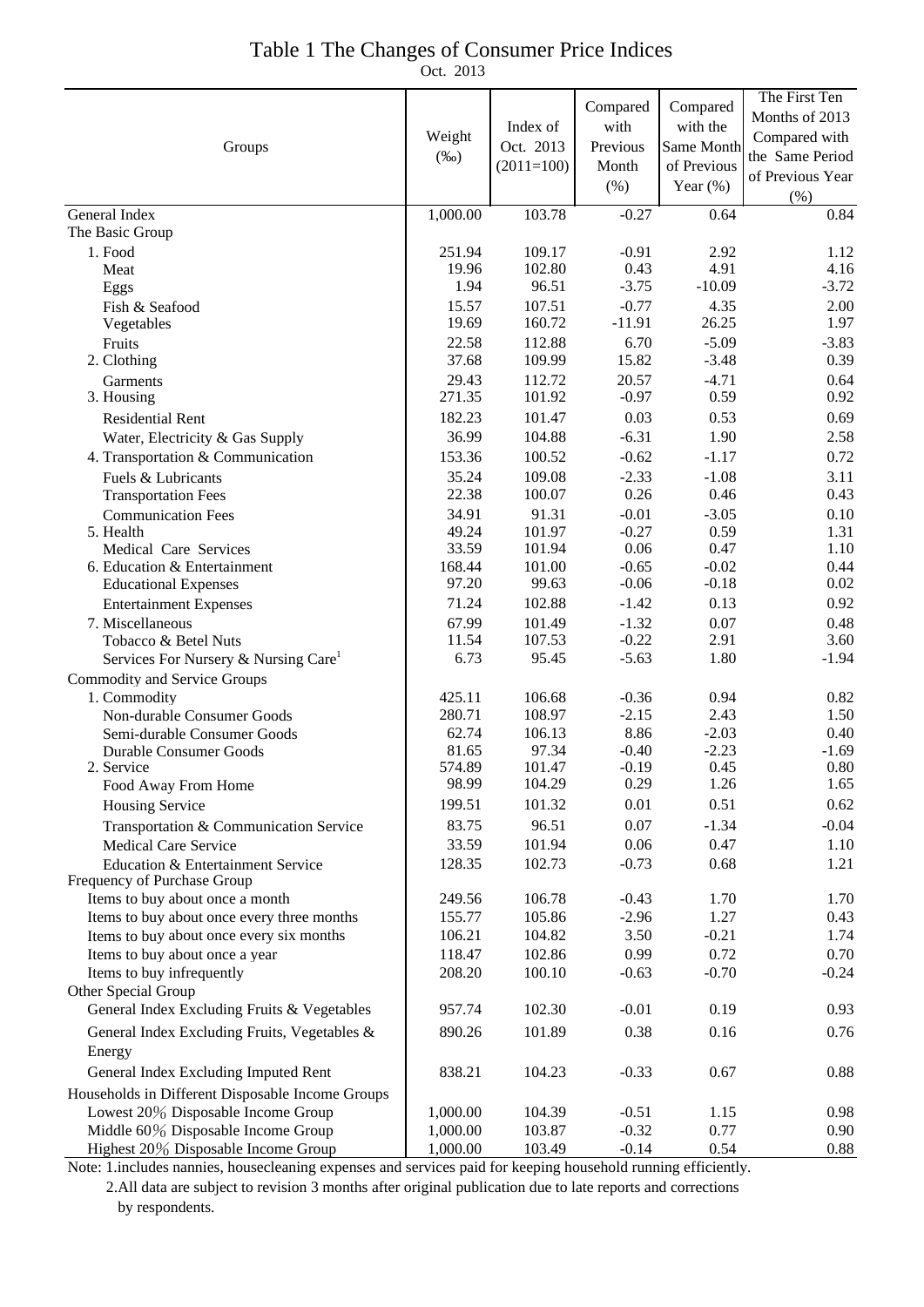## Table 2 The Changes of Wholesale Price Indices

Oct. 2013

|                                                  |         |              |               | Compared      | The First Ten    |
|--------------------------------------------------|---------|--------------|---------------|---------------|------------------|
|                                                  |         | Index of     | Compared      | with the Same | Months of 2013   |
| Groups                                           | Weight  | Oct. 2013    | with Previous | Month of      | Compared with    |
|                                                  |         | $(2011=100)$ | Month         | Previous Year | the Same Period  |
|                                                  |         |              | (% )          | (% )          | of Previous Year |
|                                                  |         |              |               |               | $(\% )$          |
| General Index                                    | 1000.00 | 96.07        | $-0.49$       | $-1.57$       | $-2.77$          |
| <b>Domestic Sales Excluding Imports</b>          | 298.00  | 99.47        | $-0.19$       | 0.23          | $-0.94$          |
| Imports                                          | 334.08  | 93.37        | $-0.66$       | $-3.61$       | $-4.91$          |
| Exports                                          | 367.92  | 95.60        | $-0.57$       | $-1.21$       | $-2.41$          |
| <b>Basic Group</b>                               |         |              |               |               |                  |
| 1. Agriculture, Forestry, Fishing & Animal       |         |              |               |               |                  |
| <b>Husbandry Products</b>                        | 28.46   | 99.55        | $-1.33$       | 0.89          | $-6.70$          |
| (1) Farm Products                                | 15.22   | 101.08       | $-4.03$       | 1.23          | $-7.07$          |
| (2) Poultry & Livestock Products                 | 6.96    | 96.63        | $-1.50$       | $-0.26$       | 2.81             |
| (3) Forest Products                              | 0.33    | 102.61       | $-0.36$       | 6.95          | 8.21             |
| (4) Fishery Products                             | 5.95    | 99.48        | 6.42          | 1.26          | $-13.36$         |
| 2. Quarrying & Minerals Products                 | 68.10   | 96.92        | $-1.41$       | $-0.37$       | $-5.08$          |
| (1) Crude Petroleum & Natural Gas                | 48.99   | 102.22       | $-1.65$       | $-0.20$       | $-3.49$          |
| (2) Quarrying Products & Other Mineral Products  | 19.10   | 81.34        | $-0.67$       | $-0.85$       | $-10.63$         |
| 3. Manufacturing Products                        | 876.63  | 95.16        | $-0.49$       | $-2.07$       | $-2.67$          |
| $(1)$ Foods                                      | 23.64   | 100.79       | $-0.66$       | $-0.36$       | 0.62             |
| (2) Beverages                                    | 5.11    | 103.57       | $-0.15$       | $-0.35$       | 0.99             |
| (3) Tobaccos                                     | 2.24    | 111.29       | $0.00\,$      | 2.27          | 3.08             |
| (4) Textile Products                             | 18.30   | 97.32        | $-0.05$       | 0.52          | $-1.20$          |
| (5) Wearing Apparel & Clothing Accessories       | 3.47    | 105.91       | $-0.37$       | 0.28          | 0.91             |
| (6) Leather, Fur & Related Products              | 3.83    | 109.79       | 1.43          | 5.32          | 3.37             |
| (7) Wood & Bamboo Products                       | 1.79    | 104.33       | $-1.14$       | 4.39          | 4.60             |
| (8) Pulp, Paper, Paper Products & Printed Matter | 13.84   | 92.83        | $-0.26$       | $-0.71$       | $-1.89$          |
| (9) Petroleum & Coal Products                    | 63.88   | 103.36       | $-1.54$       | $-4.21$       | $-1.87$          |
| (10)Chemical Material                            | 117.65  | 91.89        | $-0.61$       | $-0.59$       | $-1.15$          |
| (11) Chemical Products & Medical Goods           | 28.96   | 93.20        | $-0.10$       | $-4.29$       | $-5.04$          |
| (12) Rubber & Plastic Products                   | 23.42   | 96.08        | $-0.51$       | $-3.66$       | $-2.74$          |
| (13) Non-metallic Mineral Products               | 19.84   | 89.16        | 0.25          | $-7.80$       | $-8.69$          |
| (14) Basic Metals                                | 80.93   | 81.81        | $-0.33$       | $-4.87$       | $-7.73$          |
| (15) Fabricated Metal Products                   | 39.13   | 93.78        | $-0.53$       | $-0.54$       | $-1.88$          |
| (16) Electronic Parts & Components               | 227.68  | 98.23        | $-0.38$       | $-0.14$       | $-1.60$          |
| (17) Computer, Electronic & Optical Products     | 67.69   | 94.64        | $-0.83$       | $-3.53$       | $-4.07$          |
| (18) Electrical Equipment                        | 27.16   | 95.67        | $-0.45$       | $-3.52$       | $-2.16$          |
| (19) Machinery & Equipment                       | 60.18   | 95.91        | $-0.11$       | $-4.89$       | $-5.02$          |
| (20) Transport Equipment & Parts                 | 36.02   | 99.82        | $-0.28$       | $-1.15$       | $-0.96$          |
| (21) Furniture & Fixtures                        | 3.96    | 101.67       | $-0.83$       | 0.32          | $-0.13$          |
| (22) Miscellaneous Products                      | 7.95    | 104.65       | $-0.16$       | 3.88          | 2.84             |
| 4. Water Supply, Electricity & Gas               | 26.82   | 118.81       | 2.42          | 8.04          | 6.72             |
|                                                  |         |              |               |               |                  |
| By Stage of Processing                           |         |              |               |               |                  |
| 1. Crude Materials                               | 87.80   | 94.87        | $-1.18$       | $-0.59$       | $-3.14$          |
| 2. Intermediate Materials                        | 396.99  | 95.72        | $-0.30$       | $-2.00$       | $-2.61$          |
| 3. Finished Goods                                | 147.31  | 100.27       | $-0.34$       | $-1.84$       | $-3.00$          |
| (1) Capital Equipment                            | 45.19   | 94.28        | 0.07          | $-6.34$       | $-6.56$          |
| (2) Consumer Goods                               | 102.13  | 103.44       | $-0.51$       | 0.37          | $-1.12$          |
| Special Groups                                   |         |              |               |               |                  |
| <b>Domestic Sales</b>                            | 632.08  | 96.25        | $-0.44$       | $-1.78$       | $-3.03$          |
| <b>Domestic Products</b>                         | 665.92  | 97.52        | $-0.39$       | $-0.51$       | $-1.60$          |
| Non-Heavy Chemical Industrial Products           | 157.57  | 97.07        | $-0.38$       | $-1.14$       | $-1.51$          |
| Heavy Chemical Industrial Products               | 719.06  | 94.53        | $-0.52$       | $-2.28$       | $-3.00$          |

Note: All data are subject to revision 3 months after original publication due to late reports and corrections by respondents.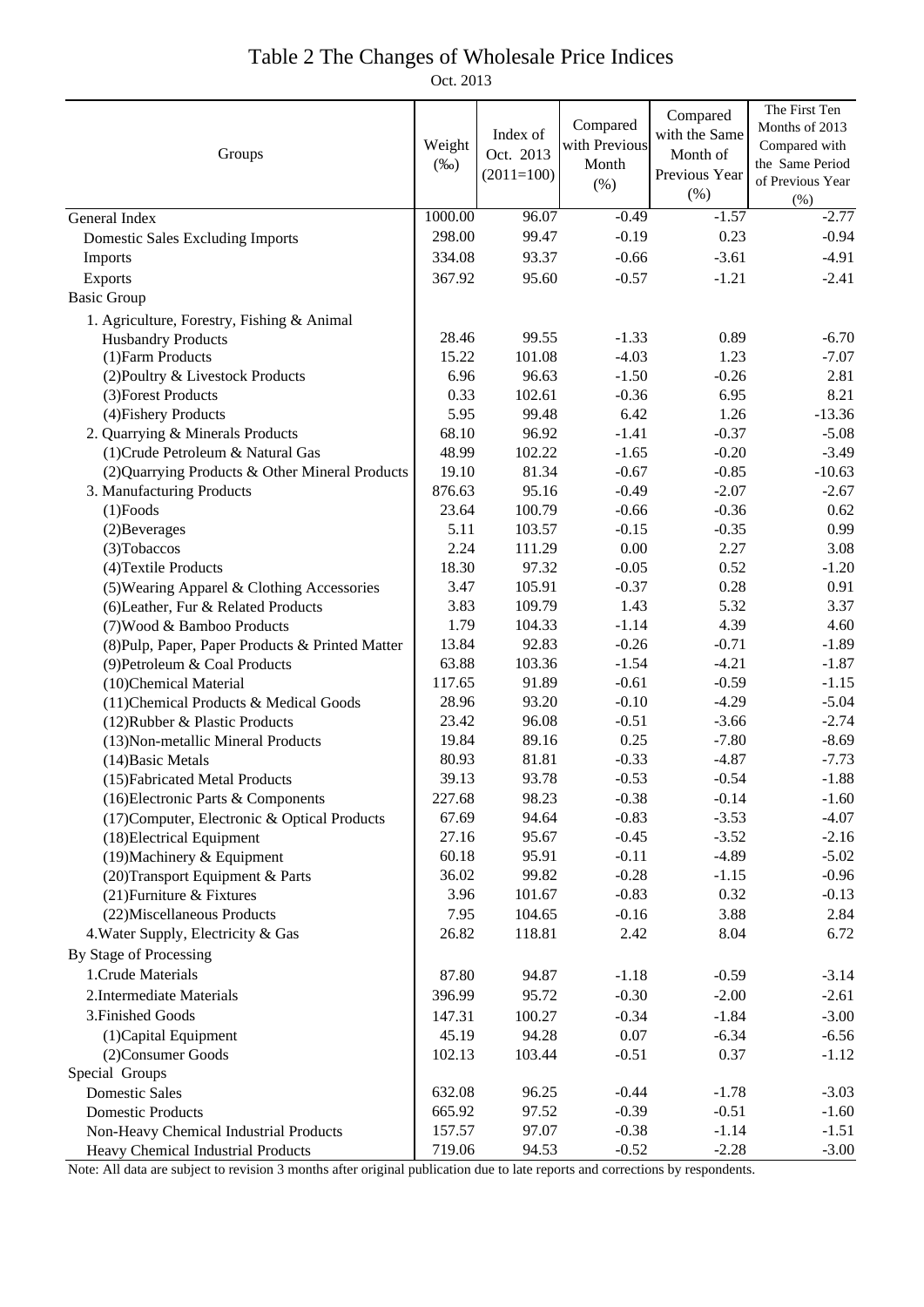# Table 3 The Changes of Import Price Indices

Oct. 2013

|                               | Groups                                                                                  | Weight<br>$(\%0)$ | Index of Oct.<br>2013<br>$(2011=100)$ | Compared<br>with Previous<br>Month<br>(% ) | Compared with<br>the Same Month<br>of Previous Year<br>(% ) | The First Ten Months<br>of 2013 Compared<br>with the Same Period<br>of Previous Year (%) |
|-------------------------------|-----------------------------------------------------------------------------------------|-------------------|---------------------------------------|--------------------------------------------|-------------------------------------------------------------|------------------------------------------------------------------------------------------|
| Basic Group (on N.T.D. Basis) |                                                                                         |                   |                                       |                                            |                                                             |                                                                                          |
| General Index                 |                                                                                         | 1000.00           | 93.37                                 | $-0.66$                                    | $-3.61$                                                     | -4.91                                                                                    |
| Sec. 1                        | <b>Animal Products</b>                                                                  | 8.61              | 105.57                                | 0.04                                       | 9.39                                                        | 7.16                                                                                     |
| Sec. 2                        | Vegetable Products                                                                      | 18.11             | 90.87                                 | $-1.67$                                    | $-14.01$                                                    | $-2.42$                                                                                  |
| Sec. 4                        | Prepared Foodstuffs, Beverages, Spirits & Tobacco                                       | 14.68             | 102.71                                | $-0.72$                                    | $-0.40$                                                     | 0.99                                                                                     |
| Sec. 5                        | <b>Mineral Products</b>                                                                 | 251.08            | 96.76                                 | $-1.09$                                    | $-1.17$                                                     | $-5.58$                                                                                  |
| Sec. 6                        | Products of The Chemical or Allied Industries                                           | 125.25            | 93.06                                 | $-0.30$                                    | $-2.79$                                                     | $-2.95$                                                                                  |
| Sec. 7                        | Plastics & Articles Thereof; Rubber & Articles Thereof                                  | 36.74             | 85.98                                 | $-0.17$                                    | $-6.10$                                                     | $-7.76$                                                                                  |
| Sec. 8                        | Leather & Articles Thereof                                                              | 4.12              | 111.19                                | 3.57                                       | 7.45                                                        | 4.64                                                                                     |
| Sec. 9                        | Wood & Articles of Wood                                                                 | 5.15              | 104.19                                | $-1.36$                                    | 4.73                                                        | 5.71                                                                                     |
|                               | Sec. 10 Woodpulp, Paper & Articles Thereof                                              | 10.59             | 89.25                                 | $-0.70$                                    | 0.95                                                        | $-2.43$                                                                                  |
|                               | Sec. 11 Textiles & Textile Articles                                                     | 13.17             | 84.28                                 | $-0.59$                                    | 0.91                                                        | $-5.56$                                                                                  |
|                               | Sec. 13 Stone Materials, Glass & Glassware                                              | 13.33             | 73.11                                 | 0.38                                       | $-18.09$                                                    | $-20.27$                                                                                 |
|                               | Sec. 15 Base Metals & Articles of Base Metal                                            | 99.49             | 80.73                                 | $-1.07$                                    | $-7.41$                                                     | $-7.78$                                                                                  |
|                               | Sec. 16 Machinery, Electrical Equipment, TV Image & Sound Recorders,<br>Etc             | 326.36            | 95.76                                 | $-0.57$                                    | $-4.76$                                                     | $-4.52$                                                                                  |
|                               | Sec. 17 Transportation Equipment                                                        | 23.03             | 98.47                                 | $-0.30$                                    | $-2.59$                                                     | $-2.10$                                                                                  |
|                               | Sec. 18 Optical, Measuring, Medical Instruments, Musical Instruments &<br>Parts Thereof | 41.48             | 98.23                                 | $-0.11$                                    | $-1.64$                                                     | $-3.08$                                                                                  |
|                               | Sec. 20 Miscellaneous Manufactured Articles                                             | 5.31              | 96.10                                 | $-1.22$                                    | $-4.68$                                                     | $-4.47$                                                                                  |
|                               | Basic Group (on U.S.D. Basis)                                                           |                   |                                       |                                            |                                                             |                                                                                          |
| General Index                 |                                                                                         | 1000.00           | 93.29                                 | 0.25                                       | $-4.09$                                                     | $-5.00$                                                                                  |
| Sec. 1                        | <b>Animal Products</b>                                                                  | 8.61              | 105.51                                | 0.95                                       | 8.83                                                        | 7.02                                                                                     |
| Sec. 2                        | Vegetable Products                                                                      | 18.11             | 90.76                                 | $-0.77$                                    | $-14.45$                                                    | $-2.52$                                                                                  |
| Sec. 4                        | Prepared Foodstuffs, Beverages, Spirits & Tobacco                                       | 14.68             | 102.62                                | 0.19                                       | $-0.91$                                                     | 0.89                                                                                     |
| Sec. 5                        | <b>Mineral Products</b>                                                                 | 251.08            | 96.69                                 | $-0.19$                                    | $-1.68$                                                     | $-5.68$                                                                                  |
|                               | Sec. 6 Products of The Chemical or Allied Industries                                    | 125.25            | 92.98                                 | 0.62                                       | $-3.28$                                                     | $-3.05$                                                                                  |
| Sec. 7                        | Plastics & Articles Thereof; Rubber & Articles Thereof                                  | 36.74             | 85.88                                 | 0.73                                       | $-6.59$                                                     | $-7.85$                                                                                  |
| Sec. 8                        | Leather & Articles Thereof                                                              | 4.12              | 111.10                                | 4.52                                       | 6.91                                                        | 4.52                                                                                     |
| Sec. 9                        | Wood & Articles of Wood                                                                 | 5.15              | 104.07                                | $-0.47$                                    | 4.20                                                        | 5.59                                                                                     |
|                               | Sec. 10 Woodpulp, Paper & Articles Thereof                                              | 10.59             | 89.13                                 | 0.21                                       | 0.44                                                        | $-2.53$                                                                                  |
|                               | Sec. 11 Textiles & Textile Articles                                                     | 13.17             | 84.18                                 | 0.32                                       | 0.39                                                        | $-5.65$                                                                                  |
|                               | Sec. 13 Stone Materials, Glass & Glassware                                              | 13.33             | 73.00                                 | 1.30                                       | $-18.51$                                                    | $-20.33$                                                                                 |
|                               | Sec. 15 Base Metals & Articles of Base Metal                                            | 99.49             | 80.61                                 | $-0.16$                                    | $-7.87$                                                     | $-7.87$                                                                                  |
|                               | Sec. 16 Machinery, Electrical Equipment, TV Image & Sound Recorders,<br>Etc             | 326.36            | 95.70                                 | 0.34                                       | $-5.25$                                                     | $-4.61$                                                                                  |
|                               | Sec. 17 Transportation Equipment                                                        | 23.03             | 98.40                                 | 0.60                                       | $-3.09$                                                     | $-2.20$                                                                                  |
|                               | Sec. 18 Optical, Measuring, Medical Instruments, Musical Instruments &<br>Parts Thereof | 41.48             | 98.15                                 | 0.80                                       | $-2.14$                                                     | $-3.17$                                                                                  |
|                               | Sec. 20 Miscellaneous Manufactured Articles                                             | 5.31              | 96.04                                 | $-0.32$                                    | $-5.16$                                                     | $-4.57$                                                                                  |

Note: 1.All data are subject to revision 3 months after original publication due to late reports and corrections by respondents.

2.Definition scope of the basic group into section and chapter is correspondent with Harmonized System(HS).

Nevertheless, their names are simplified generally.